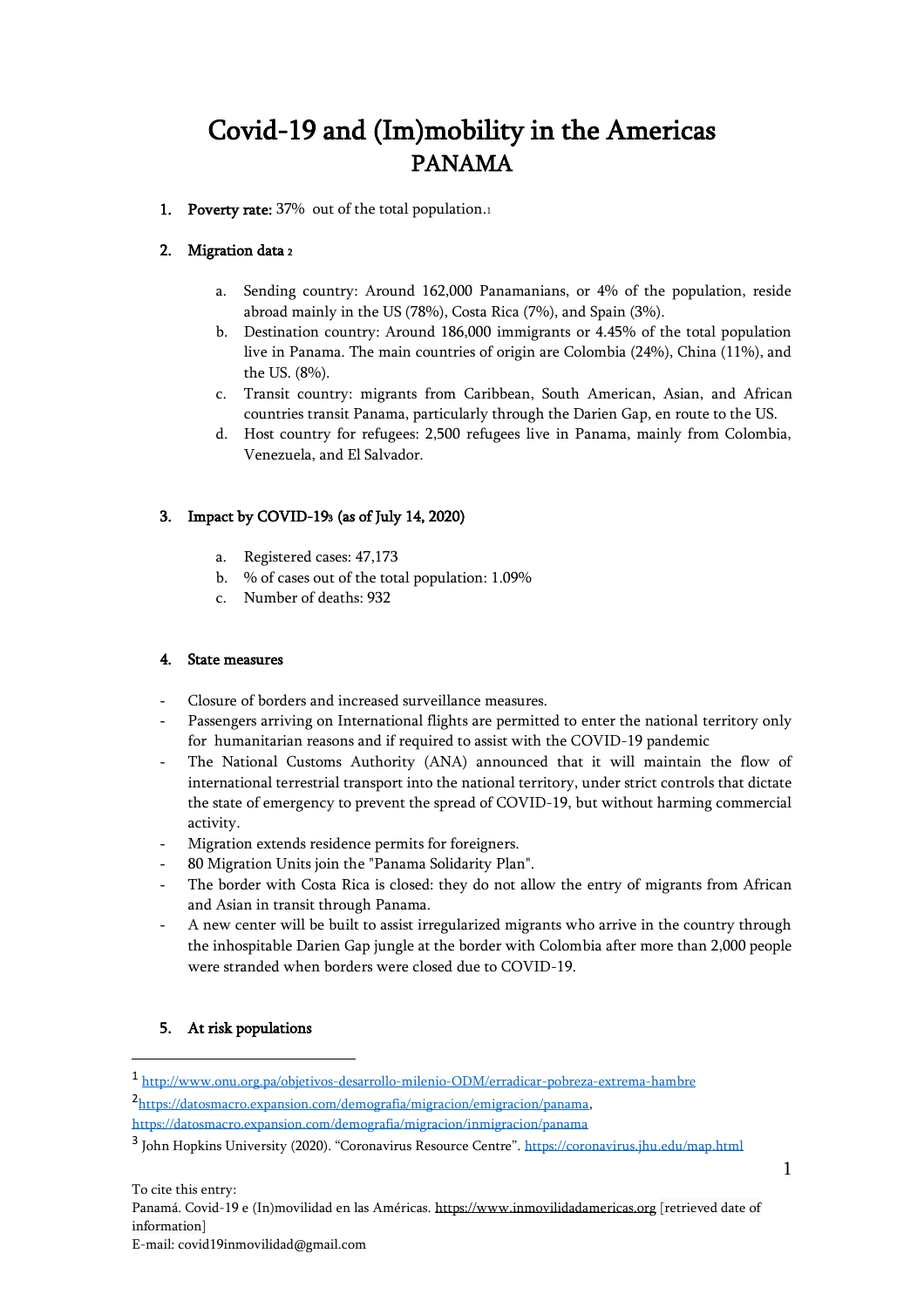- Irregularized migrants in transit, mainly South American, Caribbean, Asian and African, in particular, the ones that have crossed the Darien Gap (this population is extremely vulnerable to COVID-19)
	- o Before the pandemic:
		- Irregularized migrants lived under constant threat of deportation and detention and had limited access to health services.
		- They were the target of abuse and of multiple kinds of violence along the way.
		- The situation for irregularized migrants in transit has NOT changed during the pandemic. Risks have possibly been exacerbated, which directly affects the lives of irregularized migrants in Panama.
	- o During the pandemic:
		- The vast majority have been stranded and waiting until the borders are opened in order to continue their transit north.
		- The conditions in which they migrate are very precarious.
		- They do not have a place to socially distance or self-isolate at home.
		- Many do not have a source of income, since they are in the middle of the migratory journey.
		- Due to their condition of irregularity, they not only face a threat of deportation but if they do become ill, they have limited access to health care.
		- The majority live in overcrowded conditions that endanger their health.
		- Crossings across the southern border have continued. The following are the most alarming situations:
			- i. About 1,991 migrants from Cuba, Haiti and other countries have been stranded in the Darien Gap jungle, at the border between Colombia and Panama. This is one of the most dangerous places on the planet. In the midst of the COVID-19 pandemic, at least 17 confirmed COVID-19 infected people are trapped. According to the International Organization for Migration (IOM) approximately 23% of these migrants are children and adolescents, some of them are unaccompanied.
			- ii. The Migration Centre that receives migrants has operated since 2009 and remains open to receive migrants in transit. Among the migrants received, there are more than 2,500 immigrants (from South American, African, and Caribbean countries) who crossed from the Darien Gap.. Out of the total, 27% are children and adolescents.
		- Panamanian immigration authorities will escort the thousands of migrants from that country to the border between Panama and Costa Rica. From that point, the Costa Rican authorities will be in charge of the custody of the foreigners and will transport them by bus to the border between Costa Rica and Nicaragua.
		- Panamanian immigration authorities provide accommodation to transit migrants.. Together with Colombian immigration authorities , they are seeking support from local entrepreneurs to set up tents and provide

2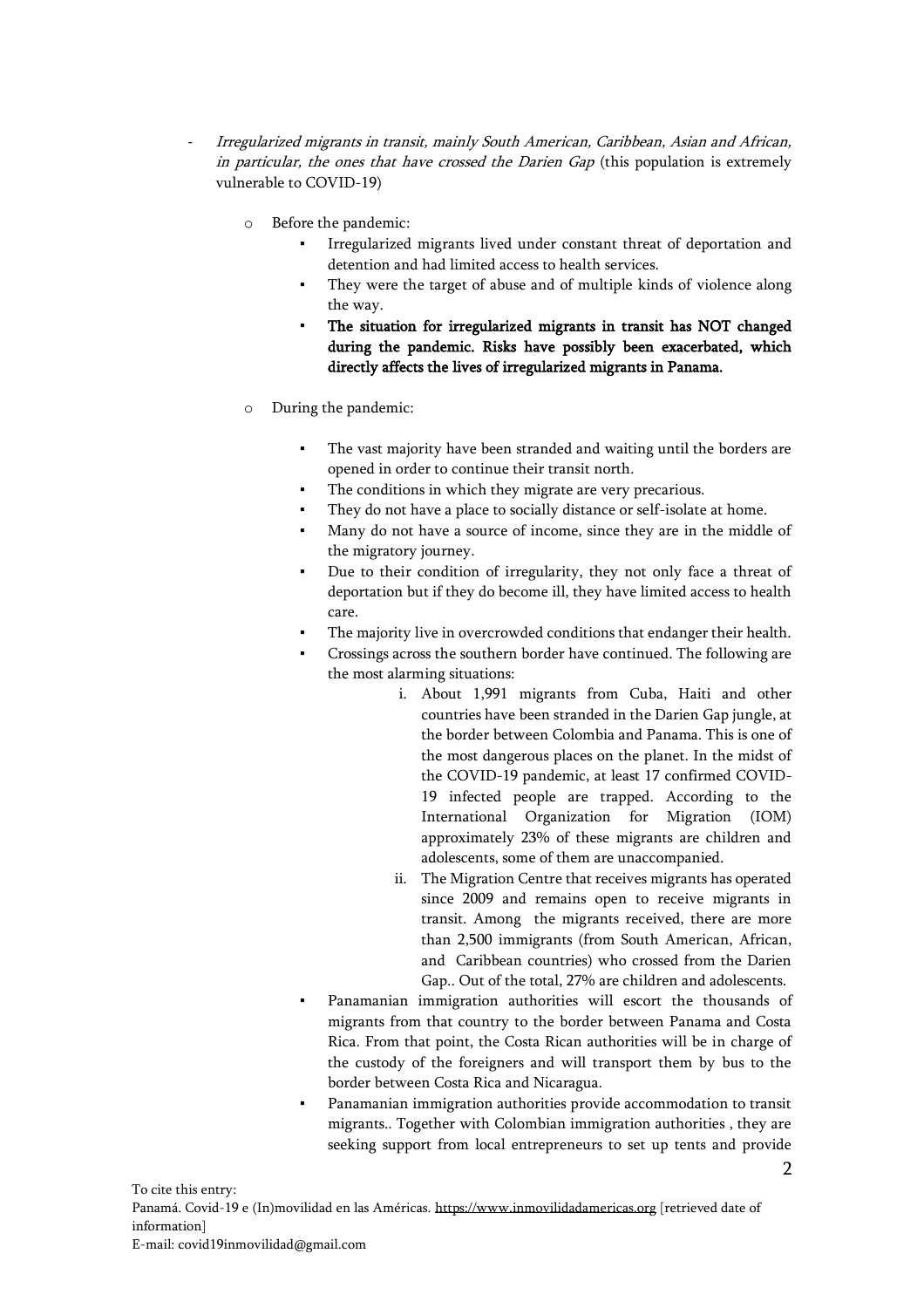food. The Ministry of Health promised to increase personnel to provide on-site COVID-19 testing.

#### Social Responses

- Solidarity networks:
	- o UNHCR, IOM and UNICEF have donated hygiene kits for families, women and babies. The agencies have also expanded the delivery of food bags, including special food for children, at four migration centres, located in Darien and Chiriquí.. Similarly, IOM has distributed multipurpose tents and temporary shelters in order to improve shelter and accommodation conditions. UNHCR will deliver temporary housing units with a capacity of up to six people.
- Xenophobia
	- o Migrants from African and Asian countries are not allowed to transit through Panama

#### Sources:

[https://www.panamaamerica.com.pa/mundo/costa-rica-decreta-estado-de-emergencia-y-cierra](https://www.panamaamerica.com.pa/mundo/costa-rica-decreta-estado-de-emergencia-y-cierra-fronteras-por-covid-19-1158852)[fronteras-por-covid-19-1158852](https://www.panamaamerica.com.pa/mundo/costa-rica-decreta-estado-de-emergencia-y-cierra-fronteras-por-covid-19-1158852) [https://www.panamaamerica.com.pa/sociedad/migracion-extiende-vigencia-los-permisos-de](https://www.panamaamerica.com.pa/sociedad/migracion-extiende-vigencia-los-permisos-de-residencia-de-extranjeros-1162478)[residencia-de-extranjeros-1162478](https://www.panamaamerica.com.pa/sociedad/migracion-extiende-vigencia-los-permisos-de-residencia-de-extranjeros-1162478) [https://www.panamaamerica.com.pa/sociedad/permisos-de-residencia-de-los-extranjeros-estan](https://www.panamaamerica.com.pa/sociedad/permisos-de-residencia-de-los-extranjeros-estan-vigentes-en-abril-1160297)[vigentes-en-abril-1160297](https://www.panamaamerica.com.pa/sociedad/permisos-de-residencia-de-los-extranjeros-estan-vigentes-en-abril-1160297)  [https://www.critica.com.pa/nacional/extienden-vigencia-de-permisos-de-residencia-hasta-el-15-de](https://www.critica.com.pa/nacional/extienden-vigencia-de-permisos-de-residencia-hasta-el-15-de-mayo-577976)[mayo-577976](https://www.critica.com.pa/nacional/extienden-vigencia-de-permisos-de-residencia-hasta-el-15-de-mayo-577976) [https://www.panamaamerica.com.pa/sociedad/covid-19-detuvo-la-migracion-irregular-en-las](https://www.panamaamerica.com.pa/sociedad/covid-19-detuvo-la-migracion-irregular-en-las-fronteras-de-panama-1160694)[fronteras-de-panama-1160694](https://www.panamaamerica.com.pa/sociedad/covid-19-detuvo-la-migracion-irregular-en-las-fronteras-de-panama-1160694) [https://www.laestrella.com.pa/nacional/200407/pandemia-covid-19-frena-migracion-irregular](https://www.laestrella.com.pa/nacional/200407/pandemia-covid-19-frena-migracion-irregular-panama-transito-ee-uu)[panama-transito-ee-uu](https://www.laestrella.com.pa/nacional/200407/pandemia-covid-19-frena-migracion-irregular-panama-transito-ee-uu) [https://www.panamaamerica.com.pa/sociedad/coronavirus-en-panama-unicef-advierte-sobre-el](https://www.panamaamerica.com.pa/sociedad/coronavirus-en-panama-unicef-advierte-sobre-el-peligro-que-corren-los-migrantes-por-el)[peligro-que-corren-los-migrantes-por-el](https://www.panamaamerica.com.pa/sociedad/coronavirus-en-panama-unicef-advierte-sobre-el-peligro-que-corren-los-migrantes-por-el) [https://www.panamaamerica.com.pa/sociedad/coronavirus-en-panama-ochenta-unidades-de](https://www.panamaamerica.com.pa/sociedad/coronavirus-en-panama-ochenta-unidades-de-migracion-se-suman-al-plan-panama-solidario)[migracion-se-suman-al-plan-panama-solidario](https://www.panamaamerica.com.pa/sociedad/coronavirus-en-panama-ochenta-unidades-de-migracion-se-suman-al-plan-panama-solidario) [https://www.panamaamerica.com.pa/provincias/ticos-no-permiten-el-ingreso-de-africanos-y](https://www.panamaamerica.com.pa/provincias/ticos-no-permiten-el-ingreso-de-africanos-y-asiaticos-desde-panama-1159660)[asiaticos-desde-panama-1159660](https://www.panamaamerica.com.pa/provincias/ticos-no-permiten-el-ingreso-de-africanos-y-asiaticos-desde-panama-1159660) [https://www.panamaamerica.com.pa/sociedad/coronavirus-en-panama-fronteras-panamenas-estan](https://www.panamaamerica.com.pa/sociedad/coronavirus-en-panama-fronteras-panamenas-estan-abiertas-mientras-que-el-resto-del-mundo)[abiertas-mientras-que-el-resto-del-mundo](https://www.panamaamerica.com.pa/sociedad/coronavirus-en-panama-fronteras-panamenas-estan-abiertas-mientras-que-el-resto-del-mundo) [https://www.panamaamerica.com.pa/provincias/ministerio-de-salud-refuerza-vigilancia-en-paso](https://www.panamaamerica.com.pa/provincias/ministerio-de-salud-refuerza-vigilancia-en-paso-canoas-ante-primer-caso-de-coronavirus-en)[canoas-ante-primer-caso-de-coronavirus-en](https://www.panamaamerica.com.pa/provincias/ministerio-de-salud-refuerza-vigilancia-en-paso-canoas-ante-primer-caso-de-coronavirus-en) [https://www.laestrella.com.pa/nacional/200324/costa-rica-permitira-ingreso-2-600-migrantes](https://www.laestrella.com.pa/nacional/200324/costa-rica-permitira-ingreso-2-600-migrantes-panama)[panama](https://www.laestrella.com.pa/nacional/200324/costa-rica-permitira-ingreso-2-600-migrantes-panama) [https://www.infobae.com/america/agencias/2020/04/22/panama-construira-nuevo-centro-migratorio](https://www.infobae.com/america/agencias/2020/04/22/panama-construira-nuevo-centro-migratorio-en-el-darien-tras-colapso-por-covid-19/)[en-el-darien-tras-colapso-por-covid-19/](https://www.infobae.com/america/agencias/2020/04/22/panama-construira-nuevo-centro-migratorio-en-el-darien-tras-colapso-por-covid-19/) [https://www.laestrella.com.pa/economia/200319/aduanas-mantendra-ingreso-transportistas-carga](https://www.laestrella.com.pa/economia/200319/aduanas-mantendra-ingreso-transportistas-carga-internacional)[internacional](https://www.laestrella.com.pa/economia/200319/aduanas-mantendra-ingreso-transportistas-carga-internacional) [https://reliefweb.int/report/panama/emergency-tracking-covid19-pandemic-migrant-receiving](https://reliefweb.int/report/panama/emergency-tracking-covid19-pandemic-migrant-receiving-stations-mrs-situation-report-2)[stations-mrs-situation-report-2](https://reliefweb.int/report/panama/emergency-tracking-covid19-pandemic-migrant-receiving-stations-mrs-situation-report-2)